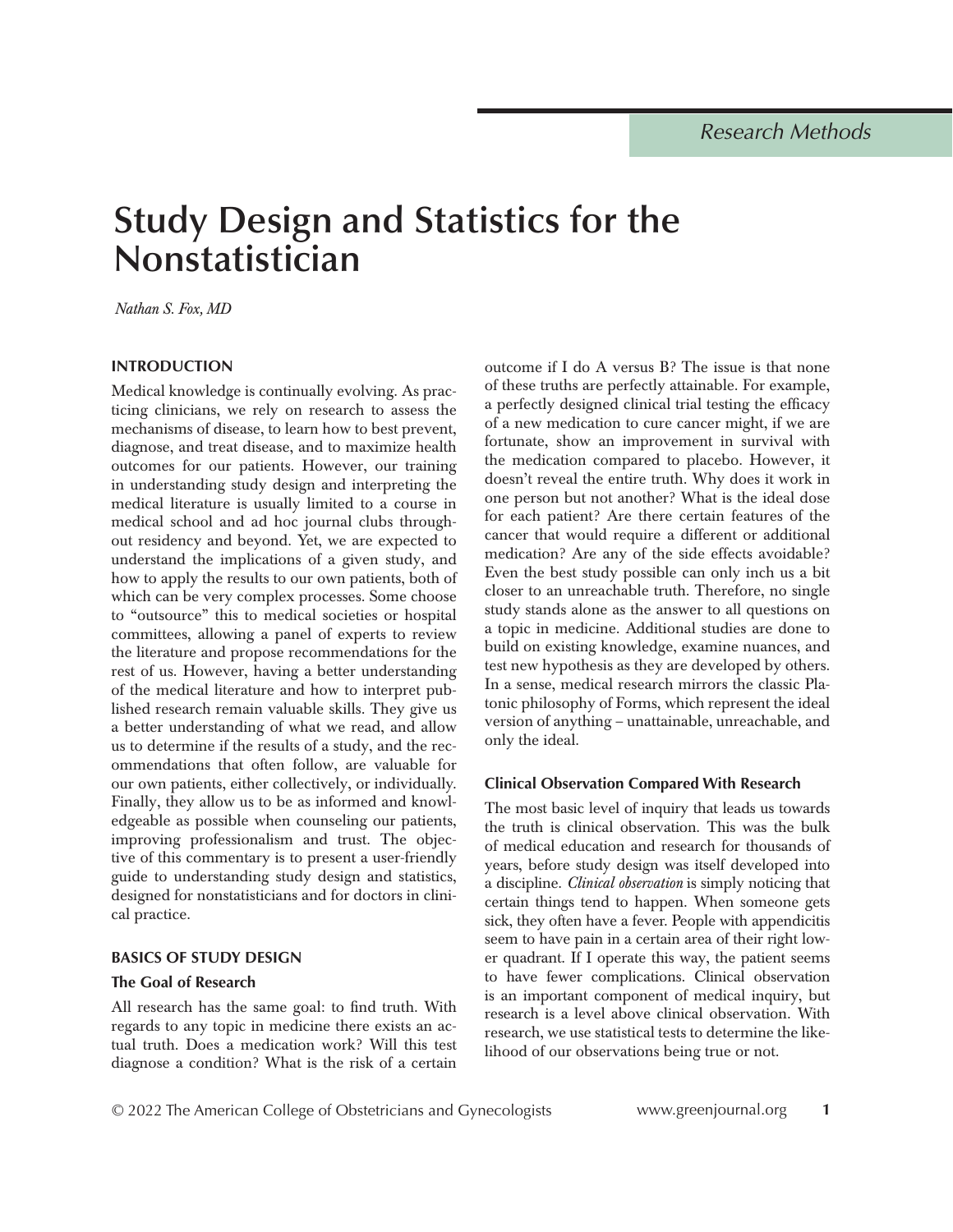#### **Error**

An *error* is when the conclusion we reach from our research is different from the truth. Errors are classified as type I (also known as alpha) and type II (also known as beta) errors, simply to differentiate the two ways we could differ from the truth. A type I error occurs when we conclude two things are related when they are not. If we conclude that two things are not related when they actually are, then we have a type II error. For example, if we conclude that a medication does prevent preeclampsia but the truth is it does not, we made a type I error. However, if we conclude that the medication does not prevent preeclampsia, but in truth it does, we made a type II error. There are several reasons why we could make an error, the most common of which are chance, bias, and confounding. All components of study design are meant to reduce chance and limit bias and confounding to lower the likelihood of making an error. Properly designed studies contain several elements that protect against chance, bias, and confounding, bringing the results as close to the truth as possible.

#### **Chance**

The defense mechanism against chance (also called a *random error*) is the *P* value. The *P* value is the result of statistical testing, and indicates the likelihood that the results we found were due to chance alone. A *P* value of .05 indicates that there is a 5% likelihood that the results we obtained were due to chance alone. By convention, a  $P$  value of .05  $(5\%)$  is often used as a cutoff for "significant" and "not significant," but this is in fact arbitrary. From a mathematical perspective, there is little difference between a *P* value of .049 and .051, although the former would indicate a "significant" finding and the latter "not significant."

Random chance is less likely to influence larger studies. Increasing the number of participants in a study or finding a larger difference between the groups will result in a lower *P* value. For example, suppose a study on women in preterm labor tested if a particular tocolytic prevented preterm birth within 2 weeks as compared to a placebo. If 10 patients were enrolled (5 in each group) and 2 of 5 in the treatment group delivered within 2 weeks, as compared to 3 of 5 in the placebo group, one probably would not be too impressed. The statistics would agree, as the comparison would be 40% (2 out of 5) vs. 60% (3 out of 5), with a *P* value of .999. Meaning, these results very likely were due to chance. Increasing the study

size to 30 patients in each group with the same clinical results (40% vs. 60%), will yield a *P* value of .12, meaning there is still a 12% likelihood that the results were due to chance alone and that the results are not significant. If the study had 100 patients in each group, a 40% vs. 60% result is now significant, with a *P* value of .007, meaning there is a less that 1% likelihood those results were due to chance. More robust differences will also result in a lower *P* value. With 30 patients in each group, the *P* value was only .12 when delivery within 2 weeks occurred in 40% and 60% of the two groups. If the delivery rate within 2 weeks was 20% and 80% between the 2 groups, the *P* value is now  $\leq 0.001$ .

The 95% confidence interval is a related statistical test that can be used to test the precision of a proportion. The 95% confidence interval reports two numbers between which we are 95% confident the true number lies. Like the *P* value, the larger the number of observations, the narrower the 95% confidence interval. A simple way to think about this is with flipping a coin. A true coin (not weighted) should land on heads 50% of the time and tails 50% of the time. Suppose you were given a coin and asked to determine if it is weighted or not. If you flipped the coin 100 times and got heads 54 times and tails 46 times, you probably would not think much of it, and that would be correct. The statistical results would be that you got heads 54% of the time, but the 95% confidence interval would be 44–64%, meaning you are not 95% confident the coin will land on heads >50% of the time. However, if you flipped the coin 100 times and got heads 75% of the time, it would likely be weighted, as the confidence interval would be 66–83%, meaning you are 95% confident the coin will land on heads somewhere between 66% and 83% of the time, which would indicate the coin is weighted. If you flipped the coin a million times and got the same proportions, not only would you be certain the coin was weighted, but you would know much more precisely how weighted it is, as the 95% confidence interval would be 74.9–75.1%.

It is important to remember that the cutoff of .05 for a *P* value is arbitrary and may not always be the appropriate cutoff. Increasing the number of outcomes examined could result in a significant outcome simply due to chance alone. For example, if I compared two groups and examined 20 outcomes and use a *P* value cutoff of .05, I am allowing up to 5% likelihood that a difference in each outcome was due to chance alone. Since I am testing 20 outcomes,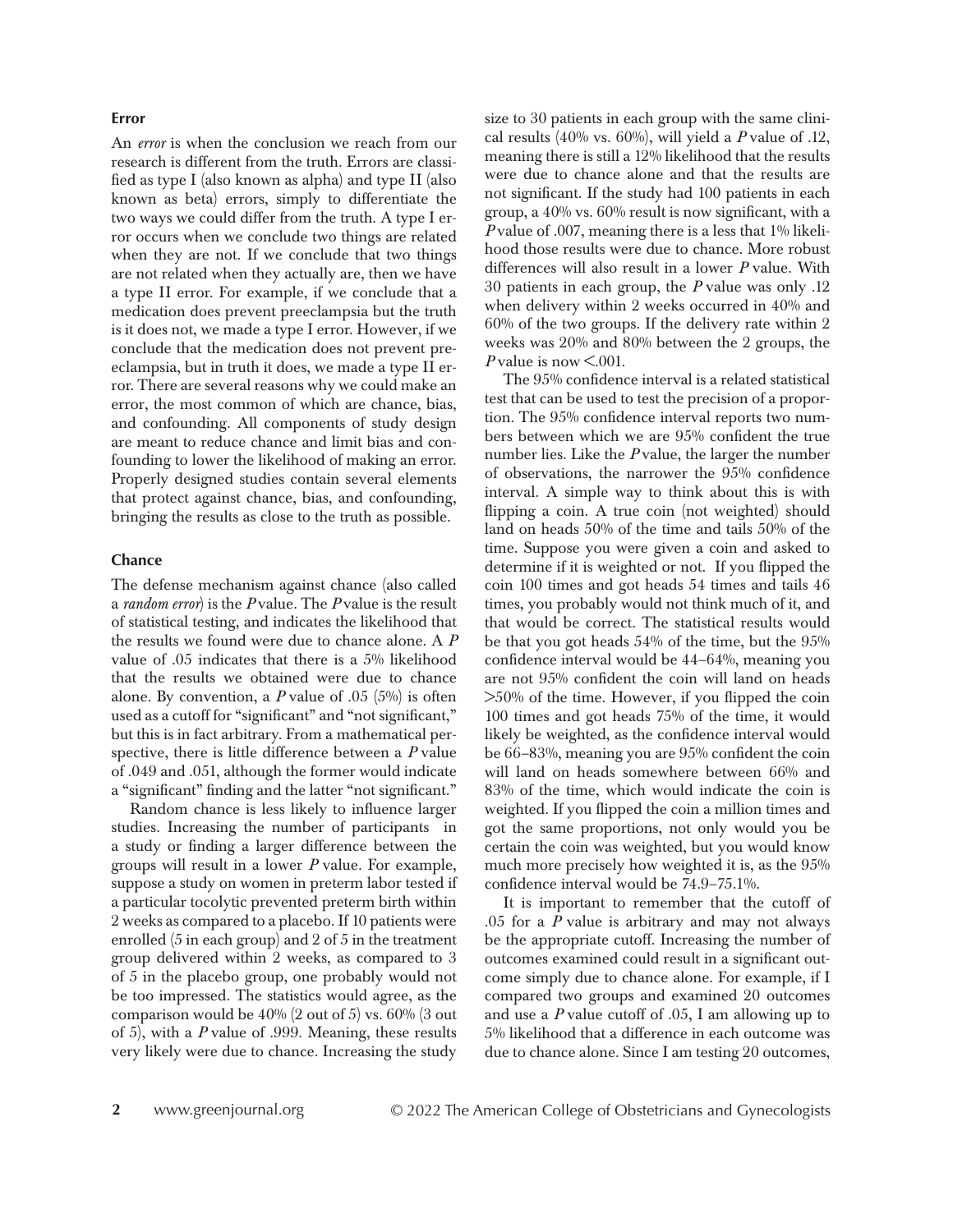that would mean I should expect at least  $1/20$  (5%) of the outcomes to have a  $\overline{P}$  value of <.05. Studies that look at multiple outcomes will sometimes lower the *P* value cutoff from .05 to another number, or adjust the *P* value calculation to take into account the multiple outcomes tested (called the Bonferroni adjustment). However, not all researchers agree this is necessary.

#### **Power and Sample Size Calculation**

*Power* is the ability of a study to find a difference if there is one. Put another way, it is the ability to avoid a type II error. A sample size calculation is an analysis to determine how many participants are needed in a study to have a certain amount of power (usually 80% or 90%) to detect a significant difference, assuming a chance (Type I) error of less than 5% (*P* value less than .05). If a study is looking for a small difference in results (like a reduction in an outcome from 15% to 10%), more patients will be needed. As explained above in the examples regarding the *P* value, if a study does not have enough participants and a small nonsignificant difference was seen between the groups, we could have made a type II error. All well-designed prospective studies should have a sample size calculation before starting the study.

#### **Bias**

Along with chance, bias is the other reason a study could reach an error. Unlike chance, *bias* indicates that there was an actual flaw in the study design that led to incorrect findings. It is nearly impossible to eliminate bias entirely, but many aspects of study design are in place to reduce bias as much as possible. It is important to distinguish between the general connotation of "bias" and its statistical meaning. In general usage, bias implies a conscious, or possibly subconscious, favoring of one outcome over another. In statistics, bias is meant to describe a statistical difference in the actual (true) outcome vs. the outcome obtained through the methods employed in the study. So, statistical bias does not imply any conscious or subconscious effort to affect the outcome.

#### Selection Bias

*Selection bias* may occur when two groups in a study are not equal at baseline. A *P* value less than .05 in a study that compared the rates of gestational diabetes mellitus (GDM) among 100 women who took a medication and 100 who did not would seem to indicate that the medication worked. If the group of women who took the medication were all normal weight and the women who did not take the medication were all obese, it would be unclear if the lower risk of GDM was due to the medication or due to the women taking the medication having normal weight at baseline. Somehow, the women selected to receive the medication were of normal weight and the women not selected to receive the medication were obese resulting in selection bias.

Randomization is the best defense mechanism against selection bias. When a large group of participants (or anything, for that matter) are randomly divided into two groups, they should be equal at baseline. So, in the example above, had the 200 women been randomly divided into two groups of 100, and there was an equal distribution of normal weight and obese women between the groups, the lower rates of GDM in the medication would likely not be due to differences at baseline.

For studies that are not randomized, or cannot be randomized (such as retrospective studies), recognizing and adjusting for these differences at baseline is the other way to defend against selection bias, but only for differences that can be measured. These measured differences would then be considered confounding biases (see Effect–Cause and Confounding) and would be adjusted for using a regression analysis, which is a mathematical adjustment for differences at baseline. In the example above, a regression analysis would look at the rate of GDM after controlling for the differences in obesity between the groups. This would yield an adjusted risk, which, if significant, would indicate that the medication lowered the risk of GDM regardless of whether the woman was obese. Subgroup analysis is another way to control for differences at baseline. This splits the study into subgroups of women based on one of the baseline differences. In the example above, the study would compare GDM rates in women who did and did not take the medication, but do one analysis for all the obese women and another analysis for all the nonobese women. This is a good option if the study size is large enough. Otherwise, each subgroup analysis might not have enough participants to reach statistical significance (see the section on Chance, above). Matching is a third way to control for differences at baseline. This method selects specific control patients who are matched to the case patients for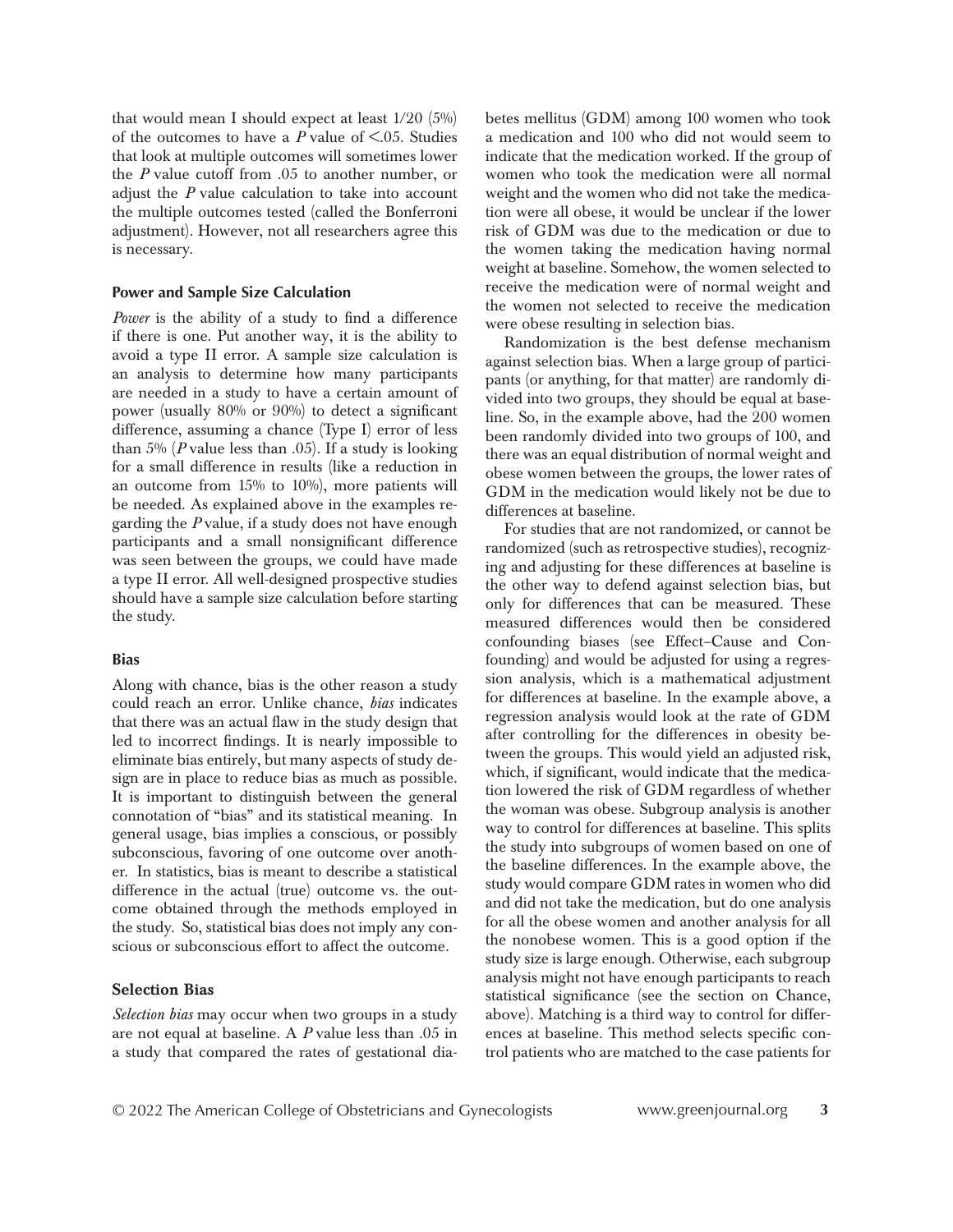a certain characteristic, such as age or weight. In the example above, for each woman who took the medication, a control patient would be selected who had a similar weight to the case patient, thus matching by maternal weight. This method would eliminate the influence of maternal weight on the outcome, but would also limit the ability to ascertain the effect of maternal weight on the outcome.

#### Information Bias

*Information bias* is when the quality of information obtained from one group is different from the quality of information obtained from another group. This can be seen in prospective as well as retrospective studies and can manifest in several ways. In a prospective study, a participant's knowledge that she is receiving a certain treatment might affect how likely she is to report an outcome or side effect. A researcher's knowledge of a treatment might also effect the likelihood of identifying an outcome or side effect in the participant. Any differences in outcomes or side effects seen between the groups could be due to the different quality of information. In retrospective studies, since the information has already been obtained, it is possible that patients with certain conditions, or receiving certain treatments had more data collected and recorded in the medical record. It is possible that the controls simply do not have certain outcomes noted in the medical record because nobody thought to assess or record them. For example, women taking a medication may be asked many more times if they have certain side effects than women not taking a medication. If more women in the medication group reported a certain side effect, it is unclear if it was due to the medication itself, or simply because they were asked and the other group was not.

*Recall bias* can occur in survey studies when patients are asked to recall past events. Patients who experienced certain outcomes might be more likely to recall a risk factor than women who did not have the outcome. A typical example of this is with teratology studies. If a researcher asks a group of women to list all the medications they took in pregnancy, the women who delivered babies with birth defects might be more diligent about listing every medication they took the entire pregnancy, as compared to women who delivered babies without birth defects. This could lead to an incorrect conclusion that a certain medication is associated with the birth defect.

There are several defense mechanisms against

information bias. Blinding the participants and researchers in a prospective study as to which group they are in should minimize any differences in the quality of information collected between the two groups. This is one reason why medication studies often will have a placebo given to the control group (the other reason being that simply taking any medication might actually have a biological effect on the participant, also known as the *placebo effect*). If blinding is not possible or feasible, using a prespecified set of outcomes that are as objective as possible will help to reduce bias. For example, a study with cesarean delivery rates as an outcome is less prone to information bias, as that outcome is objective. However, a study with pain scores or estimated blood loss as outcomes are more prone to information bias.

In retrospective studies, it is more difficult to defend against information bias. If it is a survey study, it is imperative not to inform the participant what the hypothesis of the study is. If that is not possible, it is simply a limitation of these types of studies.

#### Treatment Bias

Treatment bias is related to information bias. Instead of the quality of information being different between the groups, with treatment bias (co-intervention bias), the actual clinical treatment is different between the groups (in addition to the treatment being studied). If a study compared two medications used for induction of labor and the outcome was time to delivery, it is possible that the treating doctors would manage labor differently if they knew which induction method the patient received. Any differences seen between the groups with regards to time to delivery could be due to the different labor management styles, as opposed to the different induction methods used. Similarly, the decision to do things like perform a cesarean delivery, give a blood transfusion, or administer antibiotics, are all under the control of the doctor and could be subject to treatment bias.

The defense mechanisms against treatment bias are similar to those for information bias. Blinding the researchers, if possible, is the best mechanism. If this is not possible or feasible, it is important that a prospective study prespecify how patients are to be managed in each group. Blinded studies need less prespecificed rules because the researchers don't know who is in each group; unblinded studies need more prescecified rules and treatment protocols to keep treatment as similar as possible between the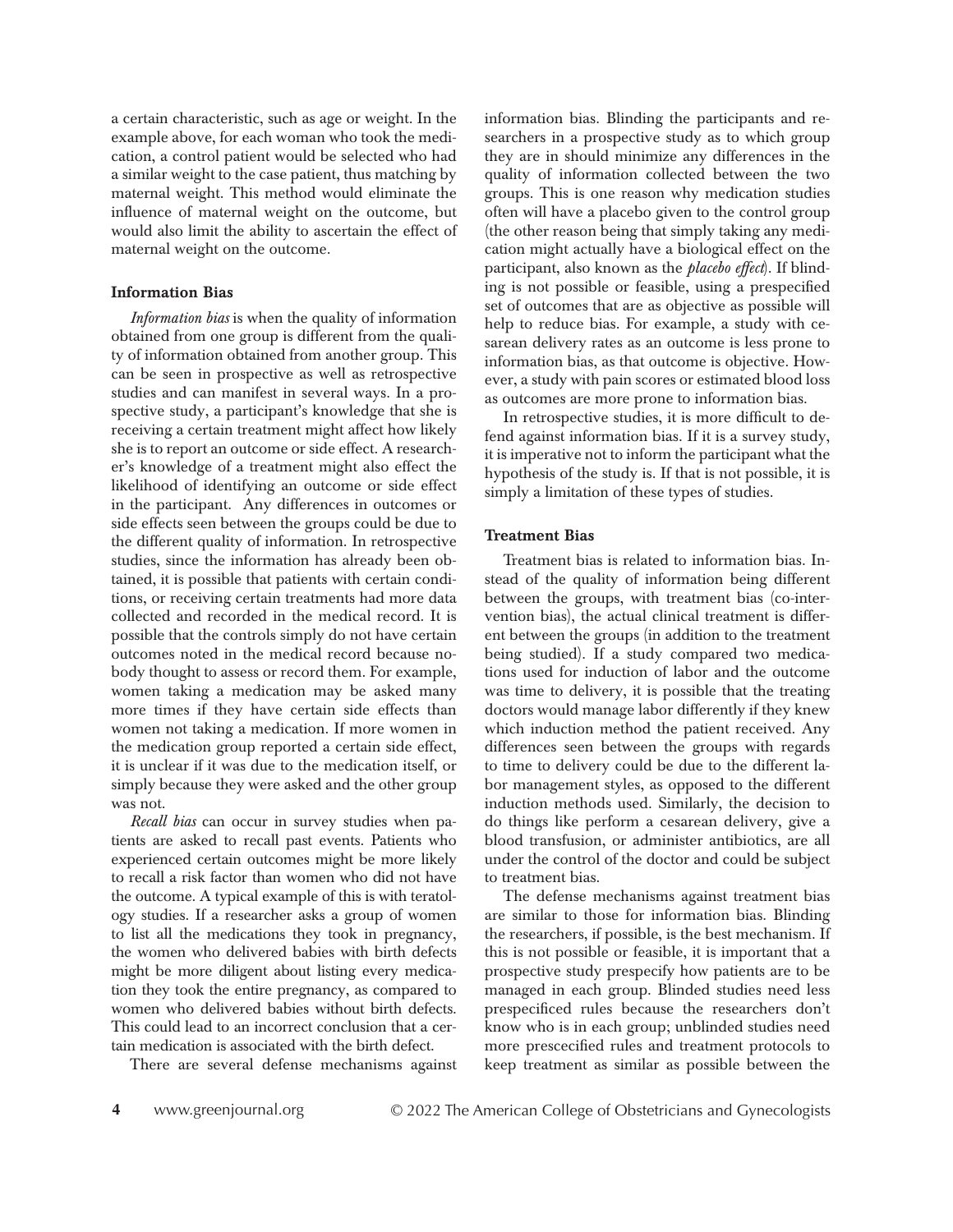groups. If the study is retrospective, the researchers should try to consider all the possible differences in management and account for them in a regression analysis, or at least recognize them as limitations in their study.

#### **Effect–Cause and Confounding**

If a study concludes that A and B are related, there are several possible explanations. The first is that A causes B. Two other options are that B causes A (effect–cause), or that there is some third variable, C, which confounds the relationship between A and B (Figure 1).

If a study concluded that emergency cesarean deliveries (A) and low newborn Apgar scores (B) were associated, it would be incorrect to conclude that A causes B, that emergency cesarean deliveries cause low Apgar scores. It is more likely that B causes A, that babies who have low Apgar scores also had fetal heart rate monitoring abnormalities, which led to the emergency cesarean delivery. This is an example of an effect–cause misinterpretation leading to a type I error. The defense mechanism against this is usually performing a prospective randomized study. Certain studies, such as the example of emergency cesarean deliveries and Apgar scores, do not lend themselves to that study design. In this case, the analysis of the data must be thoughtful and consider effect–cause as a possibility in interpreting the results.

Confounding is when an unreported third variable (C) is truly the cause for the relationship between A and B. This can happen in two different ways (see Figure 1). The first is when C causes both A and B. If a study found that oxytocin use (A) and cesarean delivery (B) were related, it would be incorrect to conclude that A causes B, that oxytocin use causes cesarean delivery. It is likely that there is a confounding variable, protracted labor (C), which causes both an increased use of oxytocin (A) as well as an increased risk of cesarean delivery (B). If a study concluded that antibiotics in labor (A) were associated with neonatal brain injury (B), it is likely that maternal infection (C) is a confounding variable that causes both the use of antibiotics in labor (A), as well as neonatal brain injury (B). When the groups are not equal at baseline (selection bias), this is a classic form of confounding. The best defense against this type of confounding is prospective study design with randomization.

The other model of confounding is when the third variable (C) is an intermediary between A and B (see Figure 1). If a study found that breech presentation (A) was associated with postpartum endometritis (B), it is most likely that the reason this is true is because breech presentation leads to cesarean delivery (C), which is associated with an increased risk of endometritis. It would not be inaccurate to report that breech presentation leads to endometritis, but it would not be precise, and would in fact be misleading because it is the cesarean delivery, not the breech presentation itself, that increases the risk of endometritis. Since it is not technically an error to conclude that breech presentation causes endometritis, there is no specific defense mechanism against this in study design, aside from proper framing of the hypothesis and careful interpretation of the results. A careful analysis of this example would easily discover that breech presentation itself does not lead to endometritis because the hypothesis is not plausible and because cesarean delivery is an obvious clinical intermediary.



variables can be associated.

© 2022 The American College of Obstetricians and Gynecologists www.greenjournal.org **5**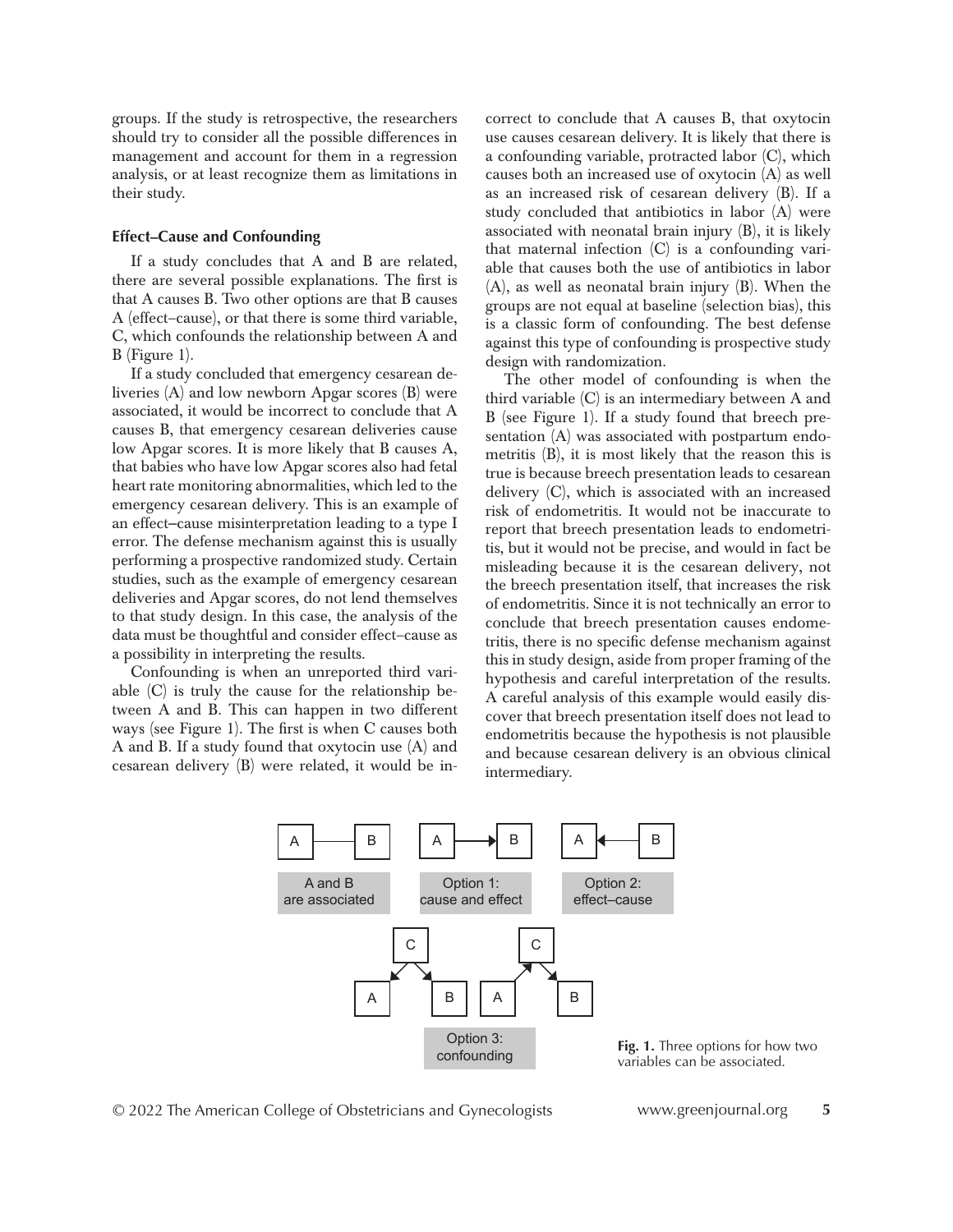Unless confounding is properly addressed, for any study that shows a relationship between A and B, it is not appropriate to automatically conclude that A causes B, or that A increases the risk of B. Rather, the appropriate conclusion would be that A and B are associated.

A summary of the causes for error in research, as well as the defense mechanisms used to prevent error can be found in Table 1.

## **PUTTING A STUDY INTO CONTEXT**

Even if a study is well-designed, limits bias, and has statistically significant results, it is important for the reader to consider whether the results are clinically useful.

#### **Does the study apply to every population?**

If a study is conducted in a population of women with different demographics, the results may not be applicable to other women. Or, if it was conducted in a different time period when other medical care was different, it may not apply today.

#### **Relative Risk Compared With Absolute Risk**

It is important to consider if the differences in outcomes are clinically meaningful or just statistically meaningful. For example, if a study evaluating treatment of postpartum hemorrhage showed a statistically significant decrease of blood loss, but the absolute decrease was only 50cc, it might not be clinically relevant. Similarly, consider a study that concludes that having a family history of preterm birth is associated with a 30% increased risk of preterm birth. Since the risk of preterm birth is only 10% at baseline, that would mean that a woman with a family history of preterm birth only had her risk increase by 3%, from 10% to 13%. In this study, the relative risk is 30%, but the absolute risk is only 3%. Although the relative risk may be statistically significant, the relative risk is not likely to be clinically significant. The interpretation of what is and is not clinically significant depends on the details of the condition, treatment, or side effects.

## **STUDY TYPES**

#### **Cohort Study**

A *cohort study* compares two or more groups that are differentiated by an exposure and measures the differences in an outcome (or outcomes).

The exposure that differentiates the groups can be something inherent to the participant (age, weight, smoking status), or can be something introduced in the study (medication, operation, intervention).

#### Features of a cohort study

• It can be done prospectively or retrospectively.

| <b>Reason for Error</b> | Defense Mechanism in Study Design                                                                                                                                                |
|-------------------------|----------------------------------------------------------------------------------------------------------------------------------------------------------------------------------|
| Chance                  | $P$ value<br>9.5% confidence interval                                                                                                                                            |
| Selection bias          | Randomization                                                                                                                                                                    |
| Information bias        | Prospective study with prespecified data points<br>Objective, as oppposed to subjective, outcomes<br>Blinding                                                                    |
| Treatment bias          | Blinding the researcher<br>In unblinded studies, prespecify treatment protocols<br>for each group                                                                                |
| Effect-cause            | Prospective, randomized study design<br>Thoughtful analysis of retrospective or observational<br>data to consider effect-cause as a possibility when<br>interpreting the results |
| Confounding             | Prospective study design<br>Regression analysis<br>Subgroup analysis<br>Matching<br>Randomization                                                                                |

**Table 1. Causes for Error in Research**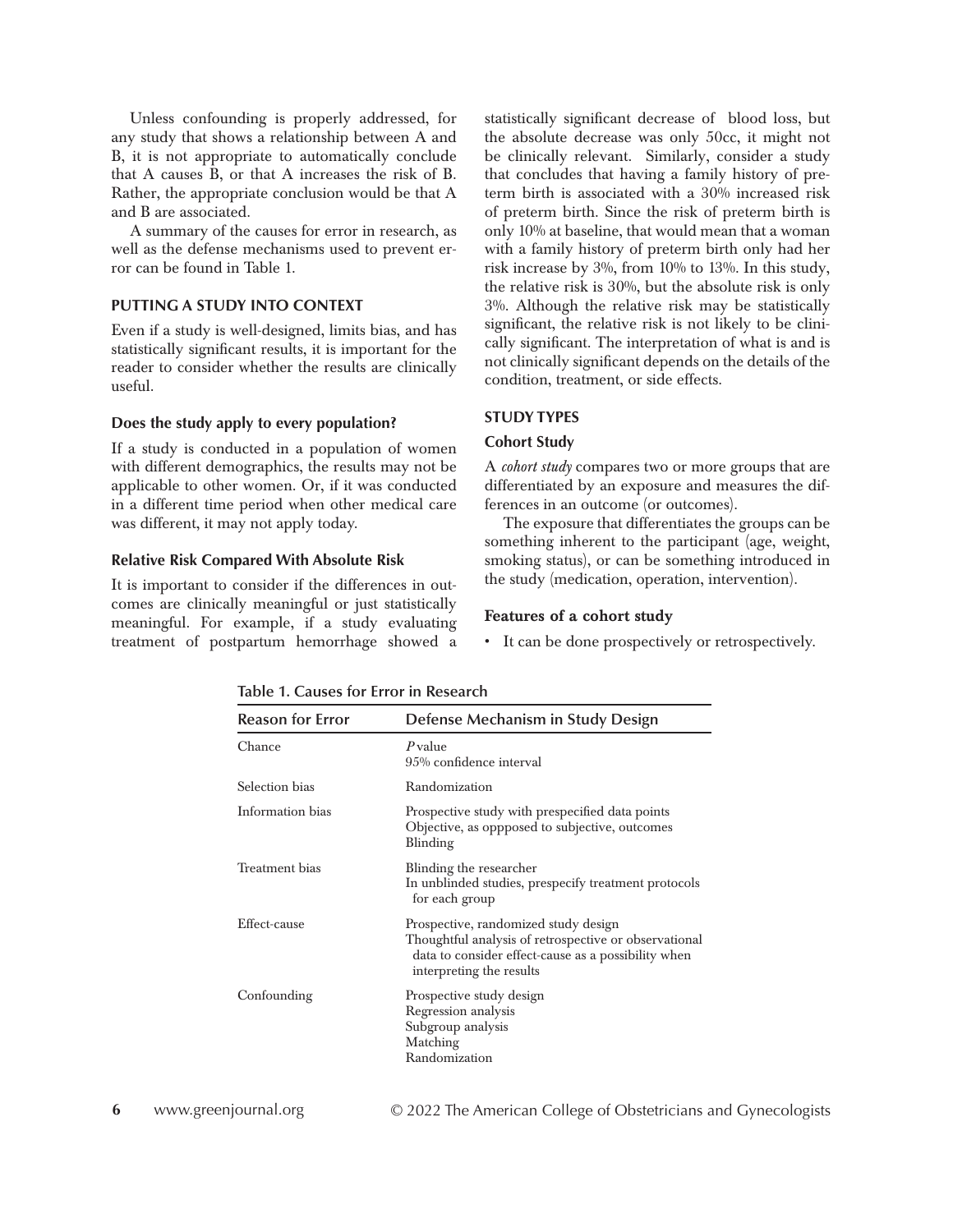• If prospective, the study can be randomized, blinded, or placebo-controlled, based on the specific exposure chosen (for example, one cannot randomize women into different maternal age groups).

• The best form of a cohort study is a randomized controlled trial (RCT). However, many cohort studies are observational, ie, not randomized.

• A primary outcome is chosen, and this is what is used to perform the sample size calculation. Secondary outcomes can also be examined.

• The study will yield a relative risk (RR), which is the risk of the outcome in one group compared to the other. A RR of 2.0 means one group is twice as likely as the other group to have the outcome. This can also be reported as a RR of 0.5, meaning the risk in the second group is one half the risk in the first group. Those two RR's are basically the same, but depend on which group you choose as the reference group. The RR will be followed by a *P* value or a 95% confidence interval, which will determine if the differences seen are statistically significant. If a group had a 30% incidence of preterm birth and the other group had a 10% incidence, the results might look something like: 30% vs. 10%, RR 3.0, 95% CI 1.8–5.3, *P*=.002), which would indicate a significant difference.

#### Things to consider when reading a cohort study

• If the study was not randomized, were the groups equal at baseline? If not, was this addressed by the researchers with further analyses?

• If the study was not blinded, were the groups managed the same, aside from the single exposure being studied?

• Was the right outcome chosen? Meaning, was the outcome clinically meaningful?

• Was the quality of information collected between the two groups similar?

• Were there any potential confounding variables not addressed by the researchers?

• Are the outcomes between the groups significantly different? If so, is the absolute risk clinically meaningful?

• If no difference was found between the groups, were there enough patients to be sure a type II error was not made (was a power analysis done)?

• Do the findings apply to your own patient(s)?

## **Case-Control Study**

A *case-control study* compares two groups differentiated by an outcome and examines if risk factors for that outcome differ between the groups.

In a case-control study, cases are those with the outcome and controls are either matched to cases or are all participants without the outcome. Therefore, a case-control study is like a mirror image of a cohort study. In a cohort study, the groups are differentiated by the exposure and differences in outcomes are ascertained. In a case-control study, the groups are differentiated by the outcome and differences in exposures are ascertained. For example, a casecontrol study for preterm birth might look at a group of women with preterm birth <37 weeks of gestation (cases) and compare them to women who delivered ≥37 weeks of gestation (controls). Then differences in exposures would be compared between the two groups, such as age, bleeding during pregnancy, or activity during pregnancy. These data can be ascertained through medical records, patient interviews, stored samples, etc. A case-control study calculates an odds ratio (OR). Although the OR is frequently similar to the RR (especially with larger studies), they are different. An OR calculates the odds of one group having an exposure as compared to another group (one odds divided by another odds, which is why it is called an odds ratio). The statistics will be reported as an OR with a 95% confidence interval, or as an adjusted OR and 95% confidence interval, if the analysis took into account several exposures and did a regression analysis.

#### Features of a case-control study

- It can only be done retrospectively.
- It is usually done to look at risk factors for a rare outcome, but the outcome does not need to be rare.

• There is always a risk of having unmeasured confounding variables that are not included in the analysis.

• There is potential for bias given the retrospective nature.

## Things to consider when reading a case-control study

• Was the control group selected independent of exposure?

• Were there important exposures not included in

© 2022 The American College of Obstetricians and Gynecologists www.greenjournal.org **7**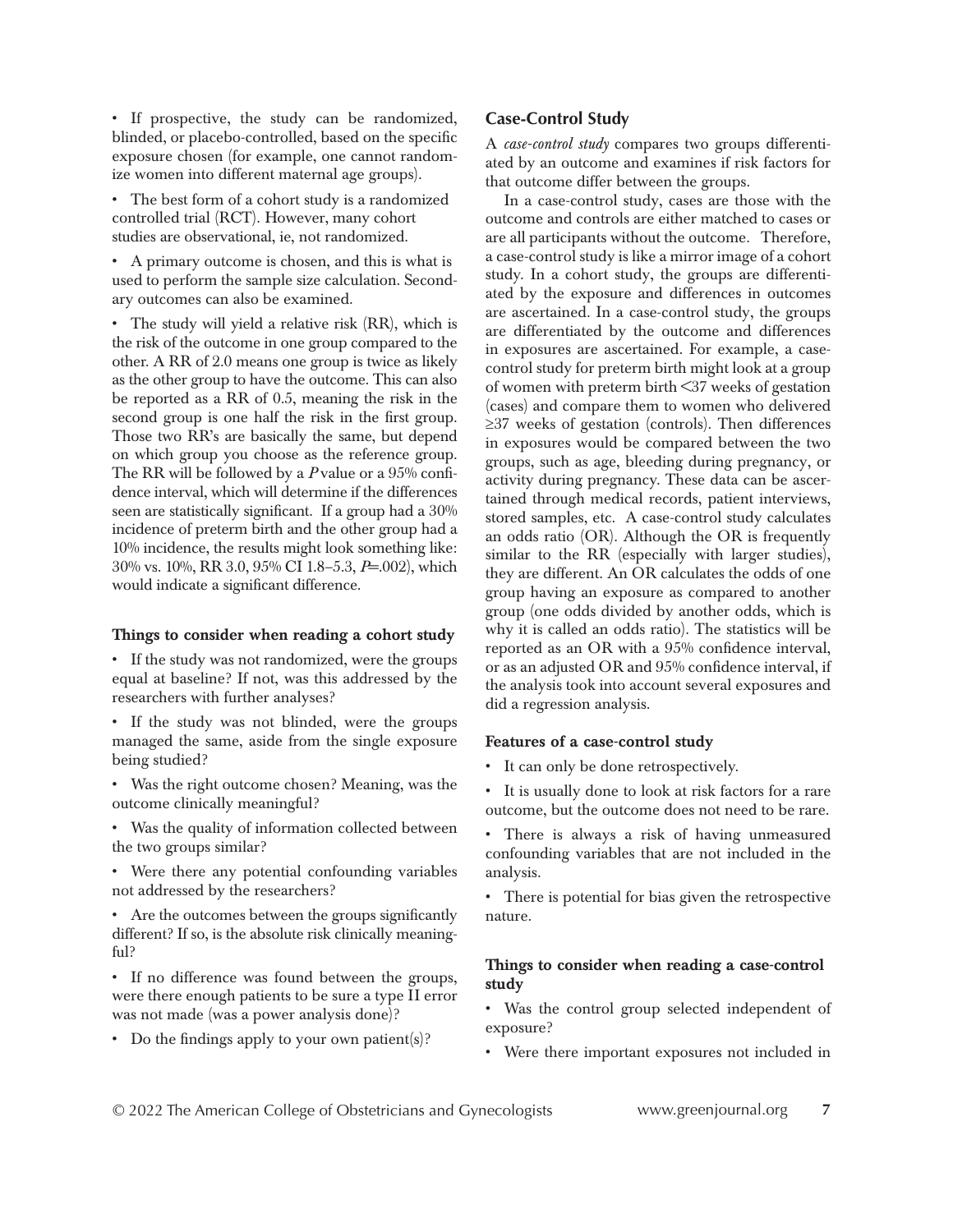the study?

• If the exposure information was obtained from patient interview, was there a possibility of recall bias or information bias?

• Case-control studies can only determine associations, not causation.

## **Other Study Types**

#### Meta-analysis

A *meta-analysis* combines the data from several studies and performs a statistical analysis on the pooled results. It is often done either to reconcile several studies with differing findings, or to add smaller studies together to increase the sample size and therefore the power. A meta-analysis is limited by the quality of the studies included, so all meta-analyses should report an analysis on the quality of each study included. They are also prone to publication bias, which is when only certain studies on a topic are published and available for meta-analysis. Finally, they are prone to selection bias if the authors choose to include certain studies and exclude others.

#### Observational Descriptive Studies

An *observational study* simply reports the prevalence of a condition for a large group of patients, but does not compare two groups. A study that reports the incidence of blood transfusion in women undergoing a first, second, third, and fourth cesarean delivery, but does not compare those results, would be observational. Observational studies are an important part of scientific inquiry as they are often the studies from which research questions are proposed, which lead to more robust studies.

*Case reports* (one patient) and *case series* (more than one patient) report a novel or interesting clinical presentation, treatment, or outcome. They are not considered research but are an important part of the investigative process as they are usually the basis for further inquiry.

## Reporting Guidelines

In order to promote transparency, accuracy, and timeliness of the reporting of research studies, there have been several international initiatives to standardize and improve the way authors report their research. These include CONSORT for randomized trials, STROBE for observational studies, and PRISMA for meta-analyses, as well as others. Many scientific journals require authors to submit evidence they have followed these guidelines. More information can be found at http://www.equator-network. org/toolkits/.

# **SCREENING TESTS**

Studies designed to test the characteristics of screening test are a separate type of research.

In general, there are two reasons to perform a screening test:

1. To select a subgroup of patients from a larger population to undergo a diagnostic test, because the diagnostic test itself is either expensive, painful, or has risk associated with it. Examples of this kind of test are the glucose challenge test, aneuploidy screening, mammography, and cervical cancer screening with a Pap test and human papillomavirus testing.

2. To find a subgroup of patients at increased risk of a certain condition, either to inform them of risk, or to try to intervene to prevent the outcome. An example of this kind of screening is cervical length screening in pregnancy.

# **Screening characteristics**

Each screening test has its own set of test characteristics, which help quantify how well the test predicts the outcome. Screening tests can be characterized several ways, which are listed below, along with their meaning using the example of a cervical length ≤25 mm at 20 weeks of gestation as a predictor for preterm birth.

a. *Sensitivity:* The percentage of people with the outcome who the screening test will call positive. For example, of all the women who deliver preterm, how many will have a cervical length ≤25 mm at 20 weeks of gestation. A sensitivity of 80% means that 80% of women who deliver preterm will have a cervical length ≤25 mm at 20 weeks of gestation. Another way to look at it is a sensitivity of 80% would than have a 20% false-negative rate, meaning 20% of women who will ultimately deliver preterm will be "missed" by a cervical length screen.

b. *Specificity:* The percentage of people without the outcome who the screening test will call negative. For example, of all the women with term births, how many will have a cervical length >25 mm at 20 weeks of gestation. A specificity of 80% would mean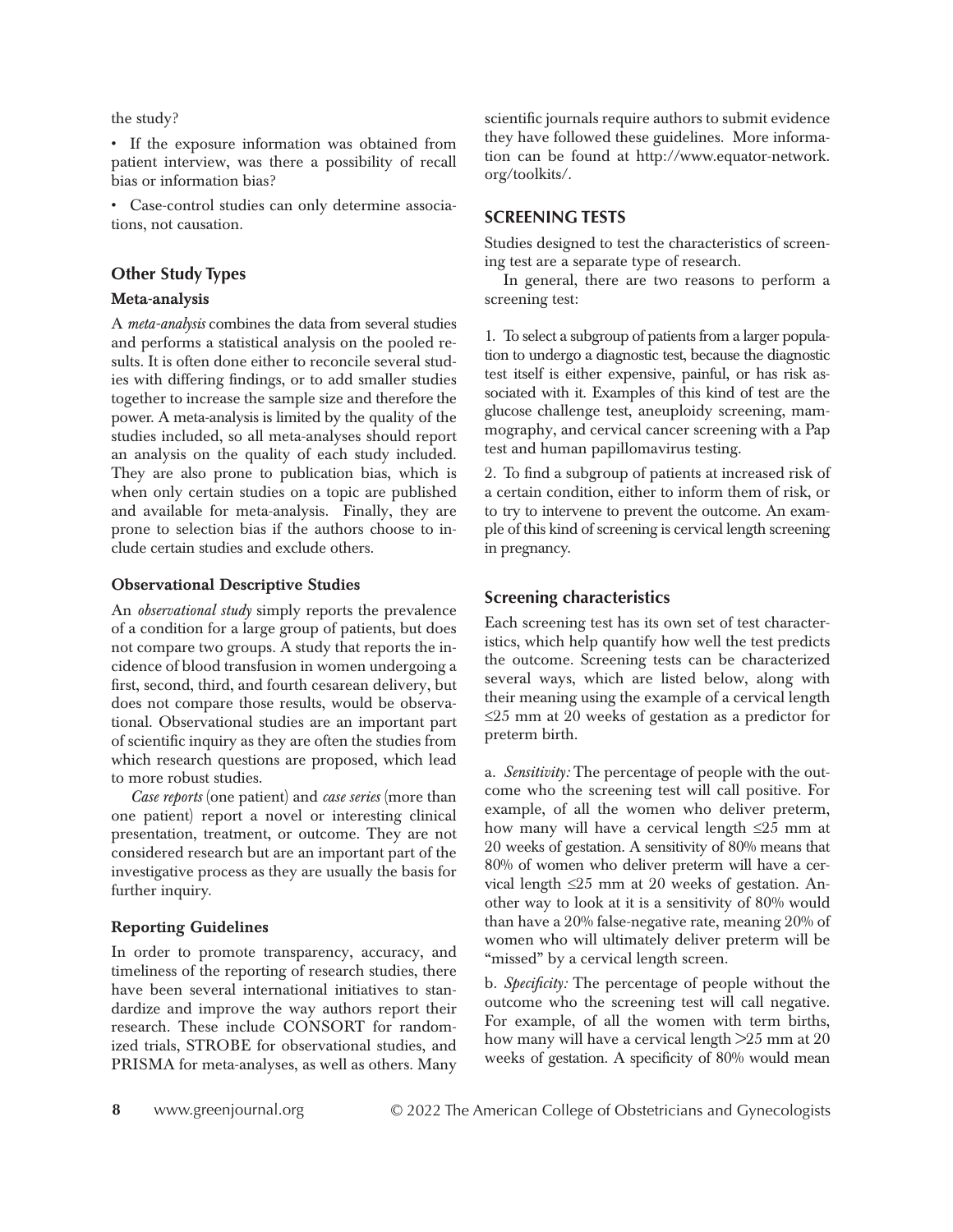that 80% of women who deliver at term will have a cervical length >25 mm at 20 weeks of gestation. Another way to look at it is a specificity of 80% would than have a 20% false-positive rate, meaning 20% of women who will deliver at term will have a positive cervical length screen.

c. *Positive predictive value (PPV):* The percentage of people who test positive who will have the outcome. For example, of all the women with a cervical length ≤25 mm, how many will deliver preterm? A PPV of 80% would mean that 80% of women with a cervical length ≤25 mm at 20 weeks of gestation will deliver preterm.

d. *Negative predictive value (NPV):* The percentage of people who test negative who will not have the outcome. For example, of all the women with a cervical length >25 mm, how many will not deliver preterm. A NPV of 80% would mean that 80% of women with a cervical length >25 mm will not deliver preterm.

e. *Positive likelihood ratio (+LR):* The probability that someone with the outcome will have a positive test, as compared to someone without the outcome. It is also defined as the sensitivity/(1-specificity). The results are listed as a number, such as 2.0, which would mean that someone who delivers preterm is twice as likely as someone who delivers at term to have a cervical length  $\leq 25$  mm at 20 weeks of gestation. It also means that someone with a cervical lenth  $\leq\!\!25$ mm is now twice as likely to deliver preterm.

f. *Negative likelihood ratio (–LR):* The probability that someone without the outcome will have a negative test, as compared to someone with the outcome. It is also defined as (1-sensitivity)/specificity. The results are listed as a number, such as 0.5, which would mean that someone who delivers at term is one half as likely as someone who delivers preterm to have a cervical length ≤25 mm at 20 weeks of gestation. It also means that someone with a cervical length >25 mm is now half as likely to deliver preterm.

# **Specifics about screening test characteristics**

Sensitivity and specificity are features of the test itself and do not vary based on the population being studied. The cervical length screen for preterm birth, for example, should have the same sensitivity and specificity in two populations of 1,000 similar singletons, regardless of how many women in each group of 1,000 actually deliver preterm. The same is true for +LR and –LR as they are based on the sensitivity and specificity. However, the PPV and

NPV depend on the incidence of the outcome in the population. For example, suppose cervical length is used to screen two populations of 1,000 women for preterm birth (Group A and Group B). In Group A, 300 (30%) women deliver preterm, and in Group B only 50 (5%) women deliver preterm. The sensitivity and specificity will be the same for each group, but the PPV will be higher in Group A than Group B, and the NPV will be higher in Group B than Group A. This is because a positive test in Group A is more likely to lead to preterm birth because more women in that group had preterm birth. It is important to realize this when interpreting PPV and NPV. For example, if a study concluded that a 20-week anatomy ultrasonogram had a 98% NPV for aneuploidy, it would initially appear to be a very impressive screening test: a woman with a normal ultrasonogram has a 2% or less chance of having a baby with aneuploidy. However, since the incidence of aneuploidy at 20 weeks of gestation is likely to be less than 2% anyway, the test is really no better than doing nothing. However, if the ultrasonogram had a 98% NPV for aneuploidy among women with an abnormal serum screen for aneuploidy, it might be more valuable.

The characteristics of a screening tests can manipulated based on the definition of an abnormal screening test. Many screening tests yield a continuous result (meaning, not yes or no, but rather a number or value) and a decision needs to be made which value will be the cutoff for normal and abnormal. For example, the choice to use a cutoff of 25 mm for the cervical length screen could be changed and it would affect the test characteristics. If the cutoff was lowered to 10 mm, now only women with a really short cervical length are called abnormal. This would lower the number of people we will identify, but people who test abnormal will now have a higher risk of preterm birth. This change to 10 mm will therefore lower the sensitivity and NPV, but increase the specificity and PPV.

For this reason, sensitivity and specificity are rarely useful in isolation. One could manipulate a screening test to have 100% sensitivity, but it usually comes at the expense of a very low specificity (and vice versa). Ultimately, the decision of what cutoff to use is based on the severity of the outcome and the expense and pain of any treatments or secondary tests. Frequently, studies will use a receiver operator characteristic curve (ROC curve) to determine the optimal cutoff.